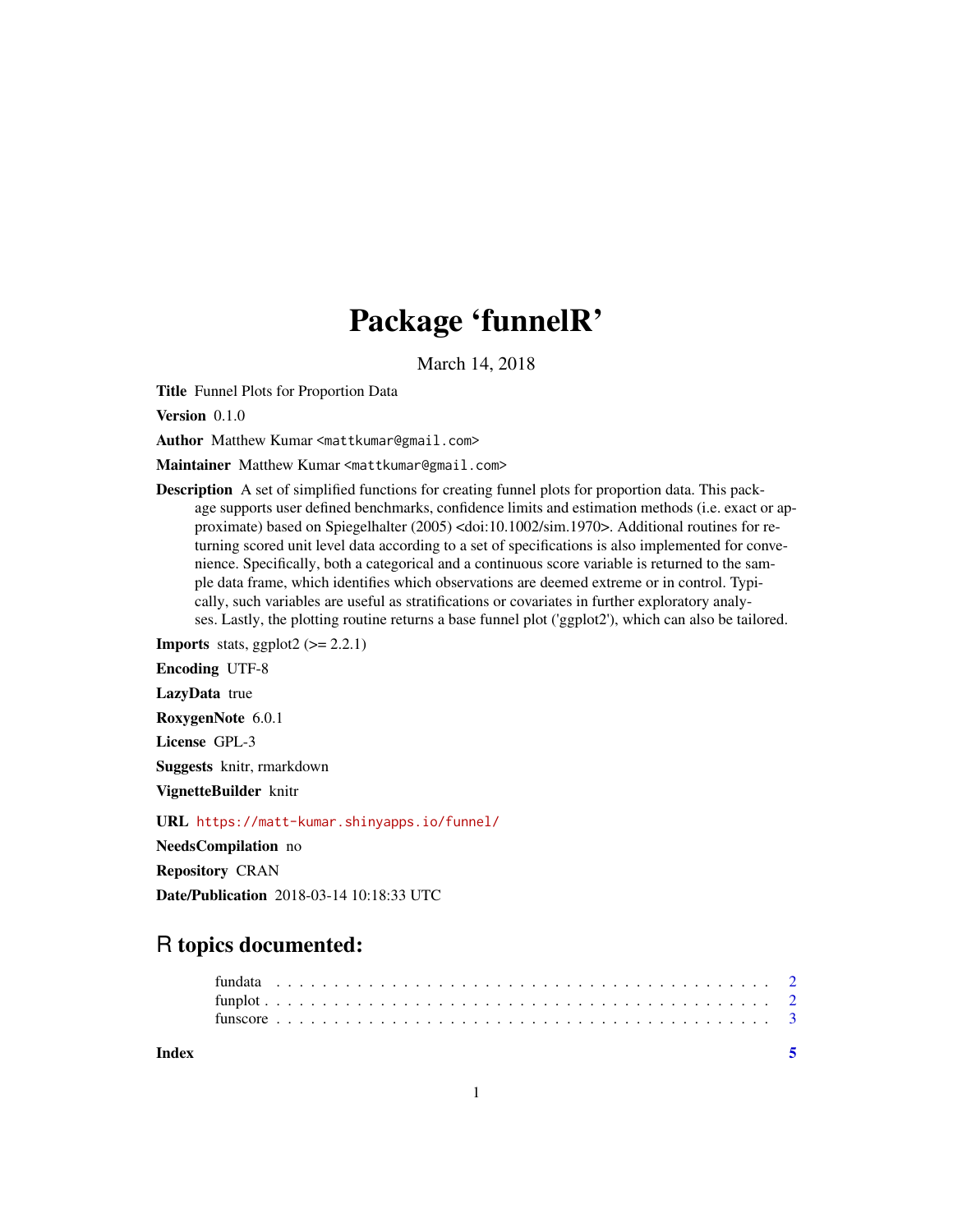<span id="page-1-0"></span>

#### Description

This function will return a single data frame consisting of two sets of control limits, which can then be overlaid in a funnel plot. The incoming data frame (input) should have one observation per row. It must have a column labeled 'n' which represents the number of events (numerator) and a column labeled 'd' which represents the total (denominator). Other by variables are permitted (e.g. sex, or age).

#### Usage

```
fundata(input, benchmark, alpha = 0.95, alpha2 = 0.998,
 method = "approximate", step = 0.5)
```
#### Arguments

| input     | A data frame of your sample data, in the format outlined above.                                                                                                                              |
|-----------|----------------------------------------------------------------------------------------------------------------------------------------------------------------------------------------------|
| benchmark | A number between 0 and 1 representing the benchmark (e.g. null) estimate for<br>which confidence limits are calculated for. If not specified, the overall propor-<br>tion of events is used. |
| alpha     | A number between 0 and 1 representing the desired confidence limit (e.g. $0.95$ )                                                                                                            |
| alpha2    | A number between 0 and 1 representing the desired confidence limit (e.g. 0.998)                                                                                                              |
| method    | Choose between approximate or exact binomial control limits.                                                                                                                                 |
| step      | Minor ticks between 1 and the maximum denominator size of the raw data for<br>which the control limits are calculated for. Must be integer for method=exact.                                 |

#### Examples

```
#My sample data
my_data <- data.frame(id=c('A','B','C','D','E'), n=c(2,5,10,15,18), d=c(20,20,20,20,20))
#Compute approximate control limits
my_fpdata <- fundata(my_data, alpha=0.95, alpha2=0.998, method='approximate', step=0.5)
```
funplot *Create a funnel plot*

#### **Description**

This function will return a ggplot2 object. It requires two data frames: the sample data frame and the control limit data frame. An optional sub-group variable can be present in the sample data frame for coloring the funnel plot.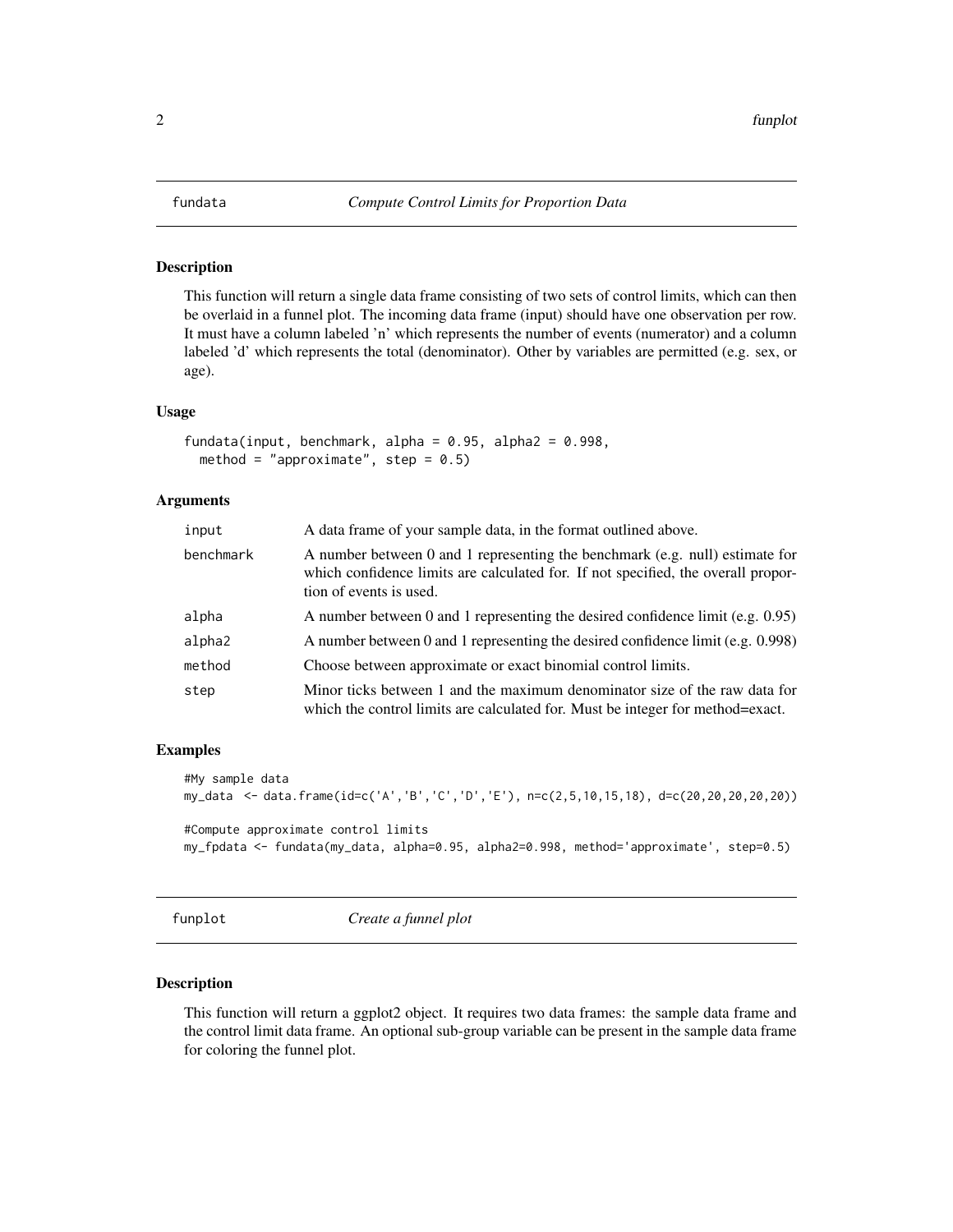#### <span id="page-2-0"></span>funscore  $\sim$  3

#### Usage

funplot(input, fundata, byvar)

#### Arguments

| input   | A data frame of the raw data with a denominator (total) as d, and numerator<br>(events) as n      |
|---------|---------------------------------------------------------------------------------------------------|
| fundata | A data frame from the fundata function which holds the control limits to be<br>overlayed.         |
| byvar   | A subgroup variable to color the plots by (Optional). Variable name must be<br>wrapped in quotes. |

#### Examples

```
#My sample data
my_data <- data.frame(id=c('A','B','C','D','E'), n=c(2,5,10,15,18), d=c(20,20,20,20,20))
#Process sample data through fundata
my_fpdata <- fundata(my_data, alpha=0.95, alpha2=0.998, method='approximate', step=0.5)
#Use sample data and fundata to make the plot.
my_plot <- funplot(my_data, my_fpdata)
#View plot
my_plot
```
funscore *Score Proportion Data*

#### Description

This function will return a single data frame consisting of (1) the original sample data and (2) two categorical variables which record whether each sample data point is In Control or Extreme, relative to the two sets of alphas specified. These two categorical variables might be useful for additional analyses or coloring the funnel plot.

#### Usage

```
funscore(input, benchmark, alpha = 0.95, alpha2 = 0.998,
 method = "approximate")
```
#### Arguments

| input     | A data frame of your sample data, in the format outlined above.                                                                                                                              |
|-----------|----------------------------------------------------------------------------------------------------------------------------------------------------------------------------------------------|
| benchmark | A number between 0 and 1 representing the benchmark (e.g. null) estimate for<br>which confidence limits are calculated for. If not specified, the overall propor-<br>tion of events is used. |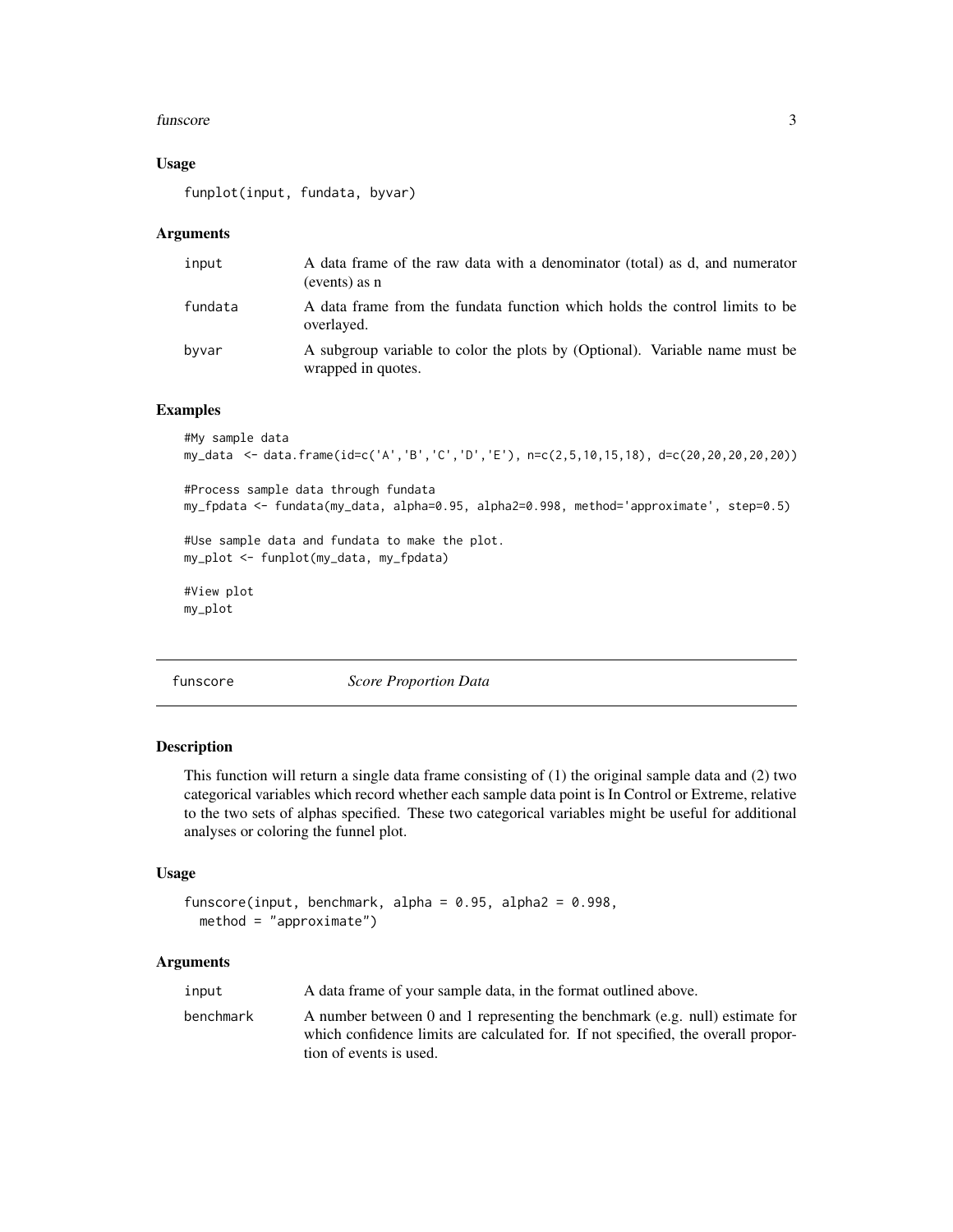| alpha  | A number between 0 and 1 representing the desired confidence limit (e.g. $0.95$ )  |
|--------|------------------------------------------------------------------------------------|
| alpha2 | A number between 0 and 1 representing the desired confidence limit (e.g. $0.998$ ) |
| method | Choose between approximate or exact binomial control limits.                       |

### Examples

```
#My sample data
my_data <- data.frame(id=c('A','B','C','D','E'), n=c(2,5,10,15,18), d=c(20,20,20,20,20))
```
#Score sample data my\_scoredata <- funscore(my\_data, alpha=0.95, alpha2=0.998, method='approximate')

#View scored data head(my\_scoredata)